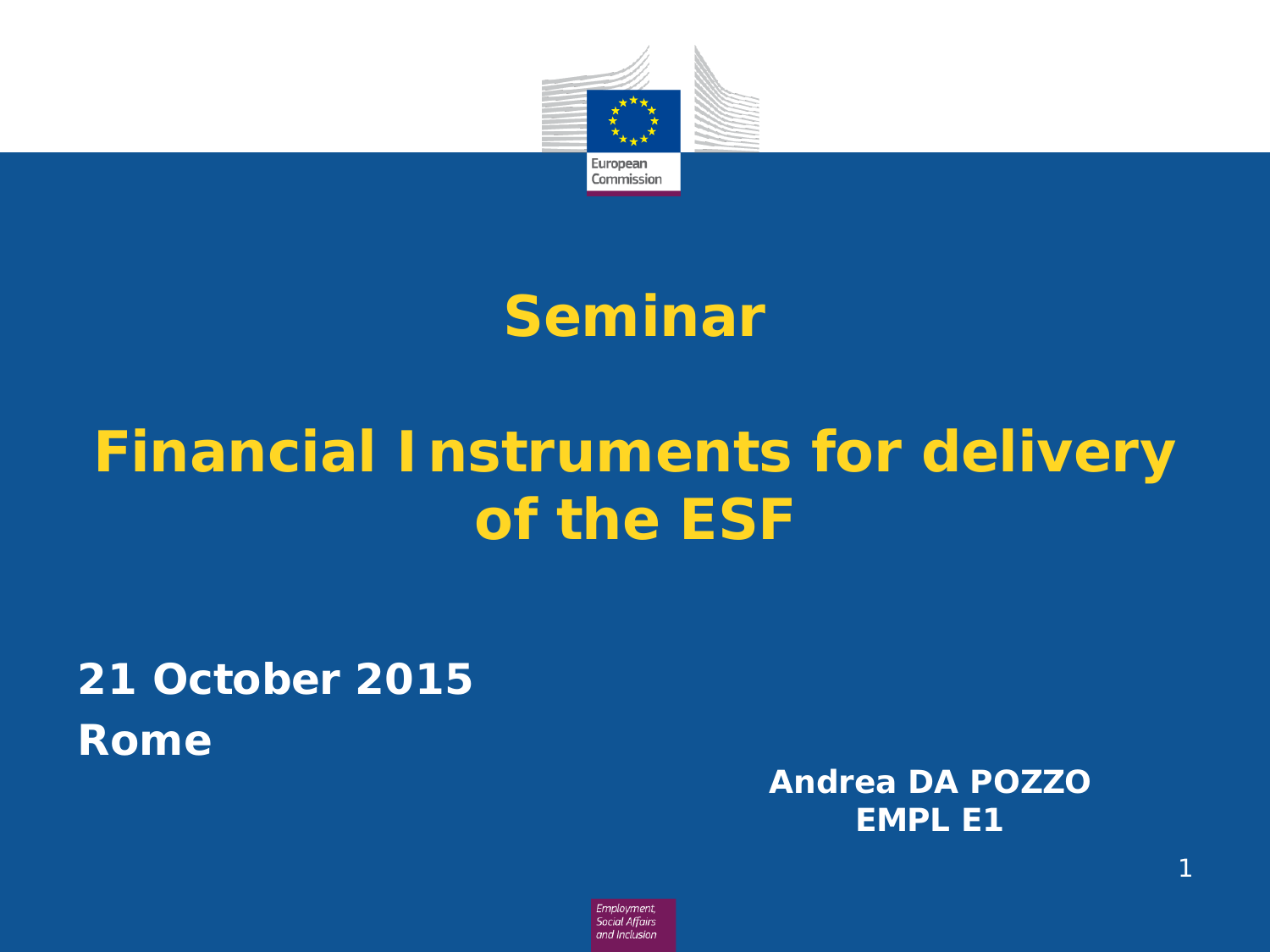

## **FEIs in Cohesion Policy**

### **Design & Implementation Challenges**

 Delays in delivering funds to final recipients: FEIs represent a new approach to Cohesion Policy support, requiring new skills, partnerships and capacities

- $\triangleright$  Limited availability of reporting & monitoring data
- **→** Over allocation of resources to financial instruments

 $\triangleright$  Shortcomings in the financial or market gap assessment: rationale for FEIs setting out?

 $\triangleright$  Potential for achieving better leverage effects

 $\triangleright$  Legal and administrative framework not detailed enough from the outset (COCOF Guidance, audit methodology)

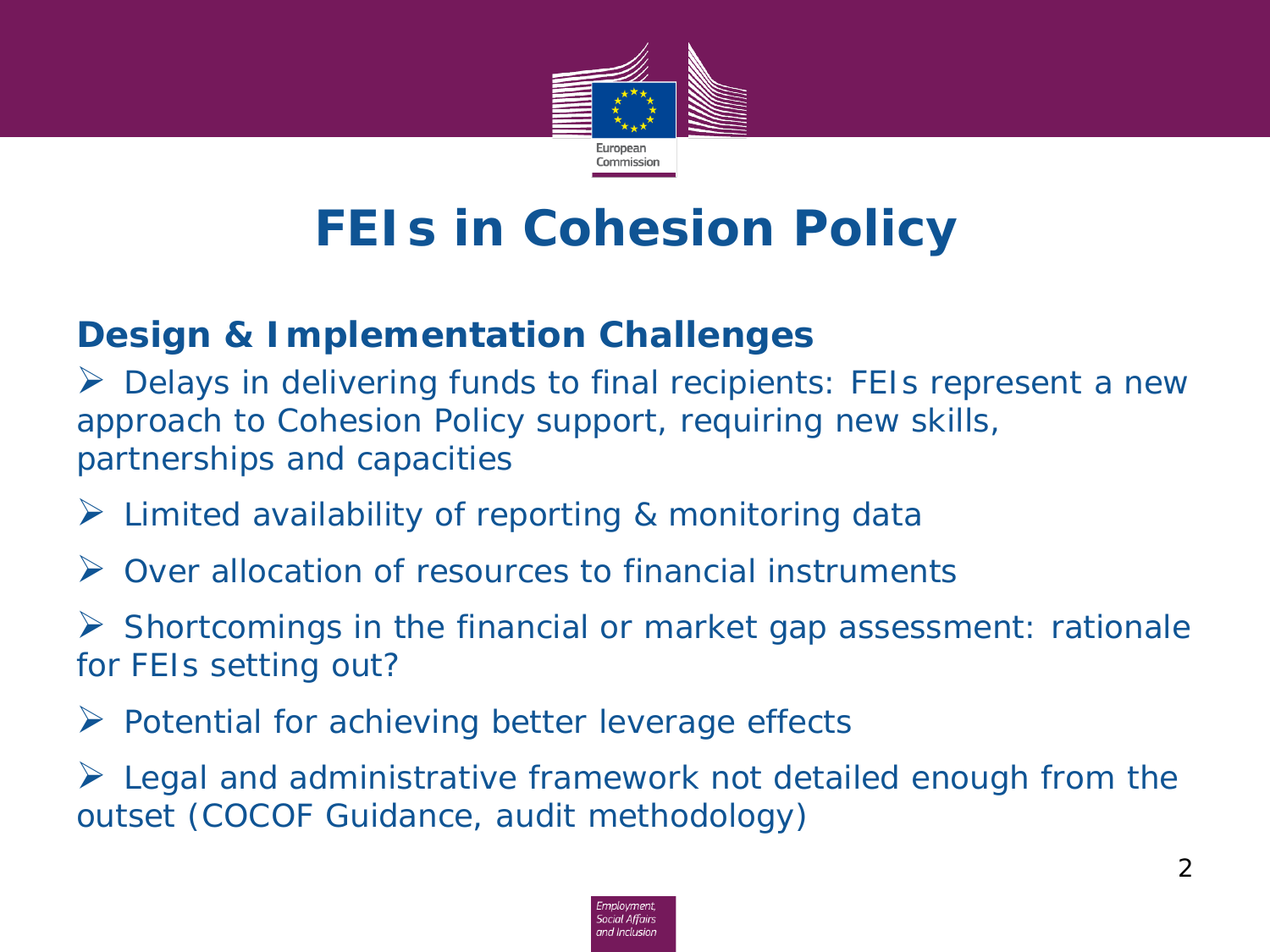

# **FIs (2014-2020): Introduction**

### **Background:**

Increased importance of FIs in implementing EU budget resources

### **Legislative framework 2014-2020**

- $\triangleright$  Provide a clear set of rules, based on existing experience, guidance
- Facilitate wider and more flexible use (e.g. capture synergies with grants, wider thematic scope, more implementation options)
- $\triangleright$  Ensure better targeting, budgeting and monitoring of FIs
- Achieve compatibility with financial instruments at EU level

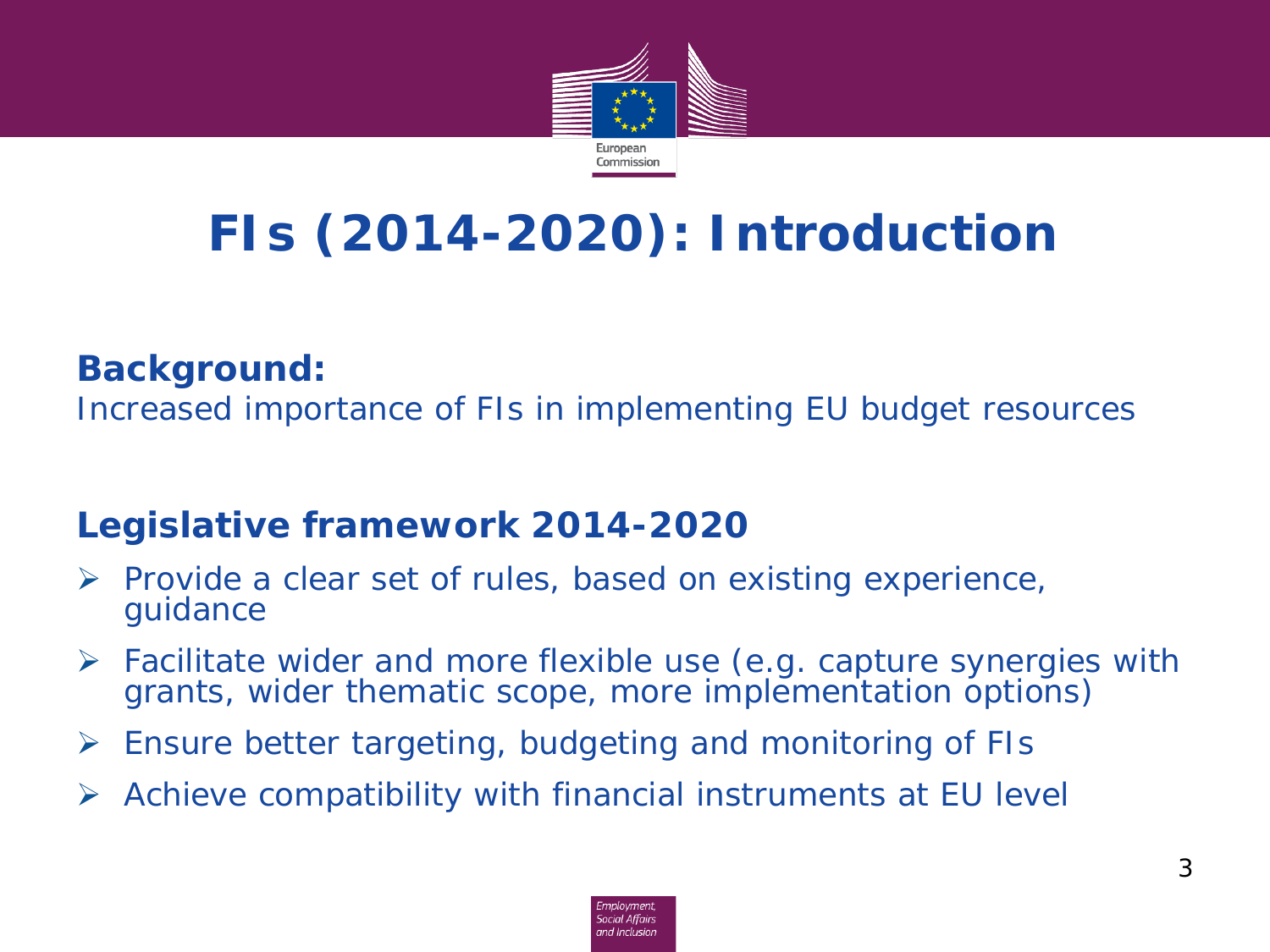

# **FIs (2014-2020): Key Novelties I**

#### **Wider scope**

CPR covers **all five ESI Funds**: ESF, ERDF, Cohesion Fund, EAFRD and EMFF

Expansion to **all thematic objectives & priorities** foreseen by ESI Funds OPs

### **More implementation options for managing authorities**

Contribution to national, regional, *transnational or cross-border* FIs under shared management

Tailor-made instruments (already existing or newly created)

Standardised "off-the-shelf" instruments for quick roll-out

Contribution to EU level ring-fenced FIs under direct management

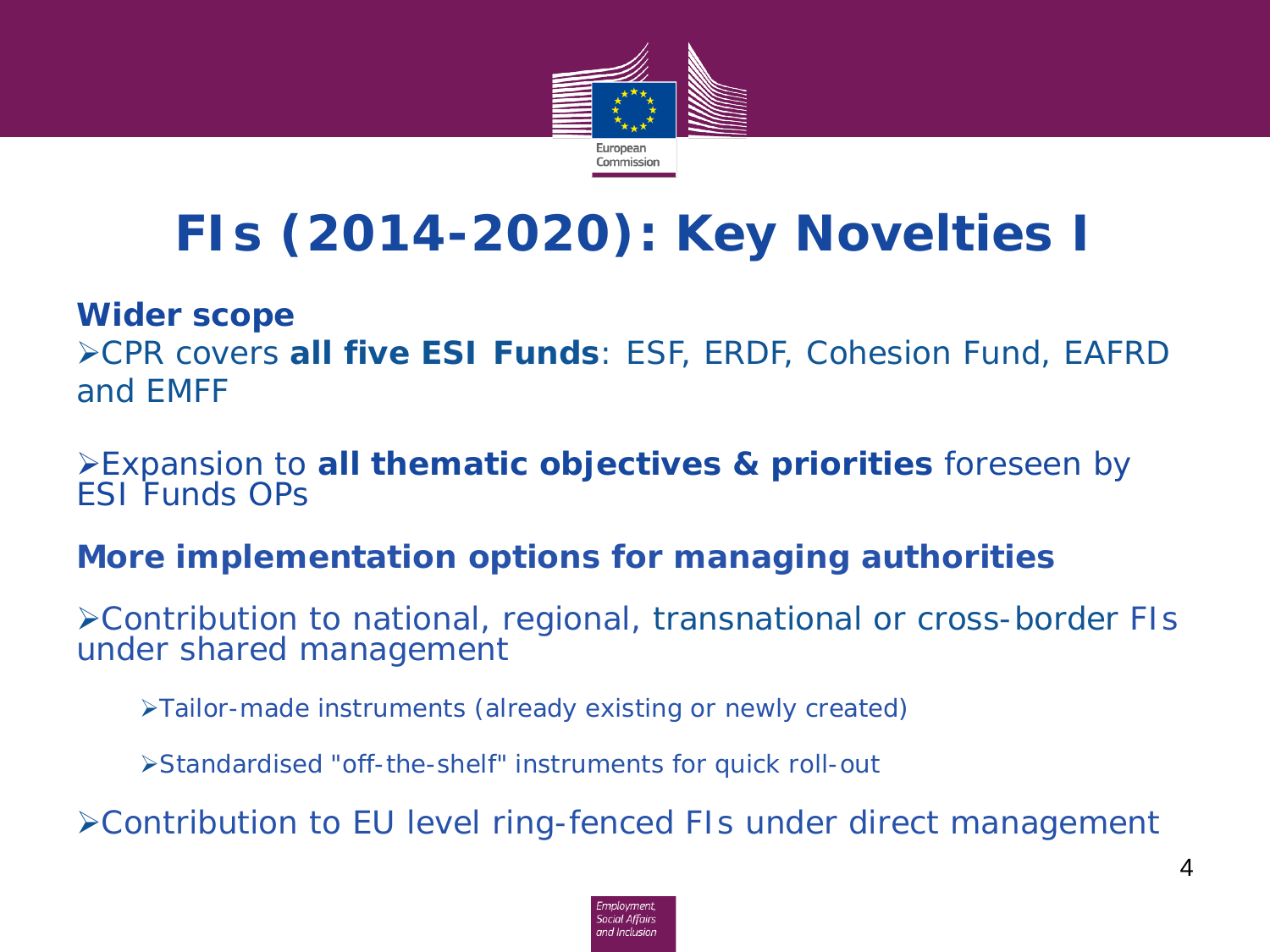

## **FIs (2014-2020): MFF Overview**

**EU-level Instruments** (Financial Regulation)

**Horizon 2020**

Research, Developme & Innovatio

Growth, Job and Social Cohesion

Energy **Digital** Agenda

| วท | <b>COSME</b>                                                                                       | (EUR 2.8 bn, including at least EUR 710m for RSI II)              |  |
|----|----------------------------------------------------------------------------------------------------|-------------------------------------------------------------------|--|
|    | Competitiveness & SME<br>Equity & guarantees<br>(EUR 1.4 bn, incl. EUR<br>700m for SME guarantees) | <b>Creative Europe</b><br><b>Guarantee Facility</b><br>(EUR 121m) |  |
|    | <b>EASI</b><br>Social Change<br>& Innovation                                                       | <b>Erasmus for all</b><br><b>Guarantee Facility</b><br>(EUR 517m) |  |

Infrastructure **Connecting Europe Facility (CEF)** Total budget cap EUR 2.9bn Risk sharing (e.g. project bonds) and equity instruments (Project Bonds Initiative – EUR 460m)

> **Life +** Risk sharing and guarantees and equity (Deep Green, Natural Capital and RSI II) (EUR 350m)

> > Employment. **Social Affairs** and Inclusion

**Regional/National Instruments** (Common Provision Regulation)

*(EUR 2.8 bn, including at least EUR 710m for RSI II)* **Instruments under European Structural and Investment Funds**

- $\triangleright$  EU level instruments (central management)
- $\triangleright$  National/Regional instruments (shared management)
	- $\Box$  Off-the shelf FIs
	- □ Tailor made FIs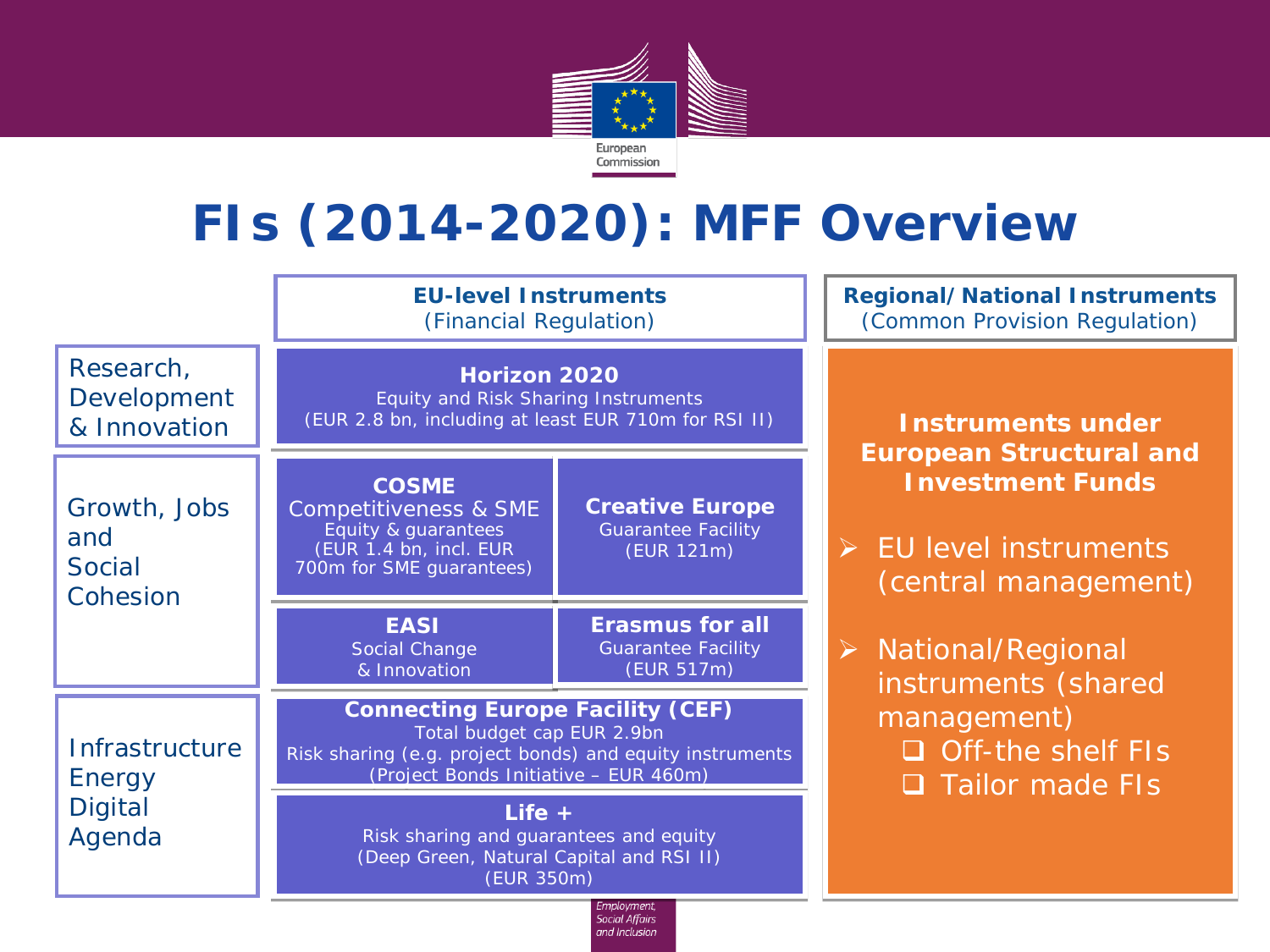

## **FIs (2014-2020): Key Novelties II**

**Ex-ante assessment to be carried out** before launch of FIs operations under the ESI Funds

#### **Better combination of FIs & other forms of support:**

In Financial Instruments: Grant component may cover financing (e.g. state aid compliant subsidy element) or technical assistance for the benefit of the final recipient

At the level of final recipients: Combination is now possible also with assistance from other programmes supported by the EU budget

#### **MAs may undertake implementation tasks directly** for FIs consisting solely of loans and guarantees

#### **Incentives regarding EU co-financing rates:**

*EU-level instruments*: Up to 100% of the paid support may come from ERDF, ESF and CF; separate priority axis to be foreseen

*Instruments implemented at national/regional level*: ERDF, ESF, CF co- financing rate to increase by 10% if an entire priority axis is implemented through financial instruments 6

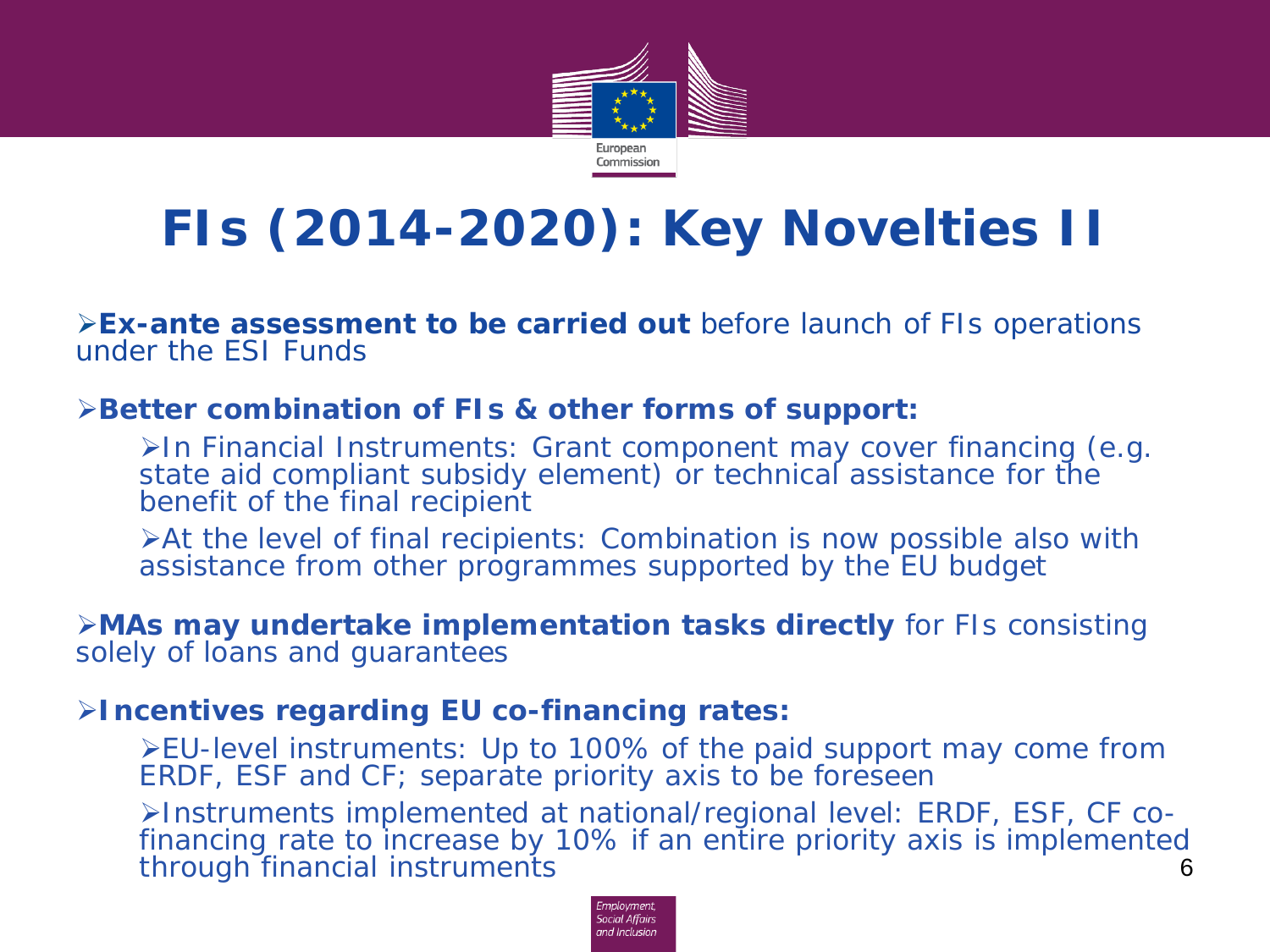

# **FIs (2014-2020): Key Novelties III**

#### **Phased contributions to FIs**

- $\triangleright$  MAs shall pay programme contributions in at least 4 tranches
- $\triangleright$  Subsequent payments from MAs to FIs to be made on the basis of FIs investment rate in relation to programme contributions received

#### **More detailed rules concerning**

- $\triangleright$  eligible expenditure at closure,
- $\triangleright$  the (re) use of interest/other gains and ESIF resources returned during the programming period,
- $\triangleright$  the use of interest/other gains and ESIF resources returned after closure (legacy)

#### **Annual reporting by MAs**

- MAs to report to COM on FIs operations annually (annex to the annual implementation report); reporting items should be aligned with requirements of the Financial Regulation
- $\triangleright$  COM to publish annual summary report on the basis of data received  $\frac{1}{7}$

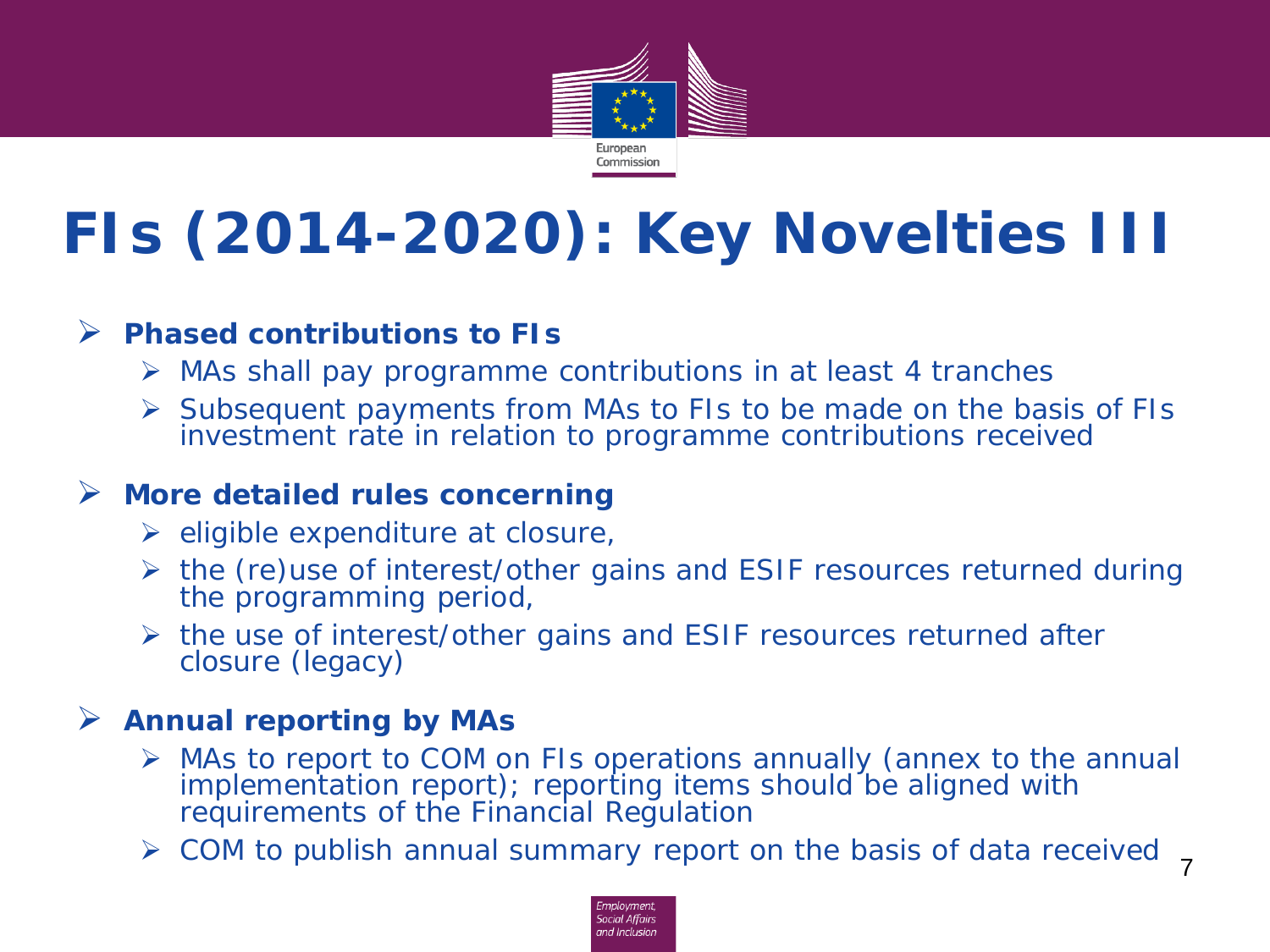

### **N° of ESF FEIs by 2014**

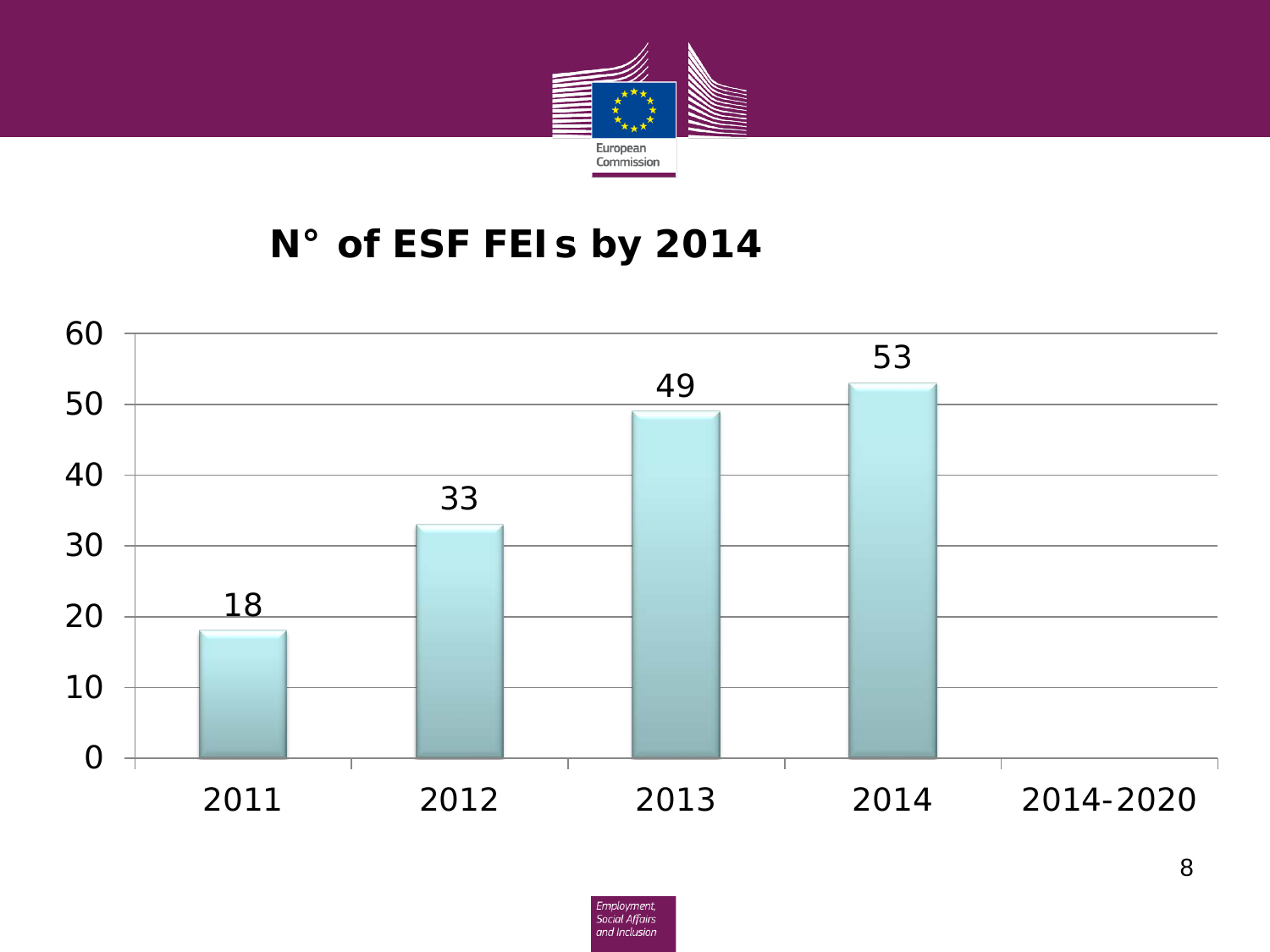

### **Cumulative ESF OPs amounts paid to FEIs by 2014 (€ m)**



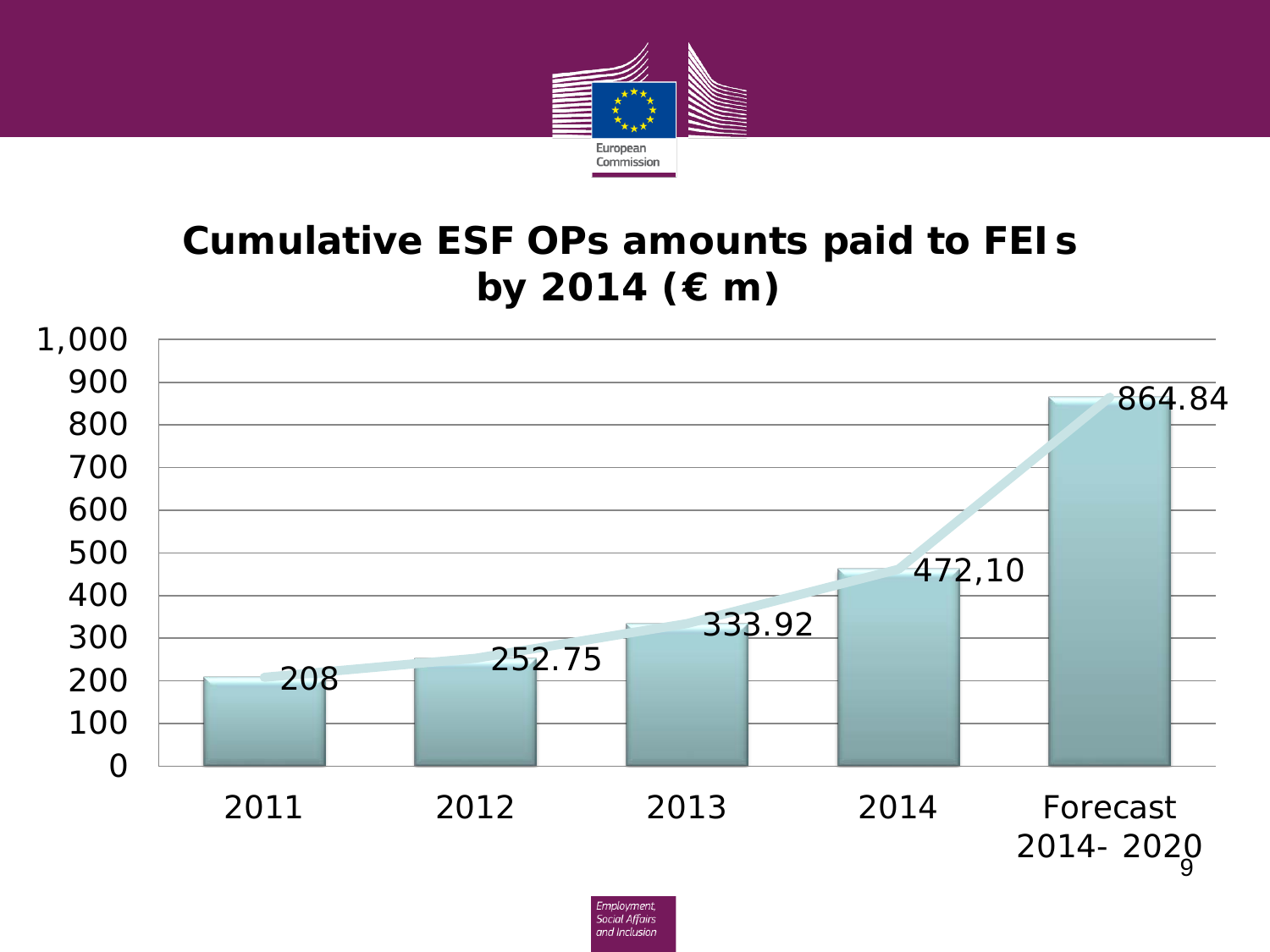

### **ESF amounts paid to FEIs by country in 2014 (€ m)**

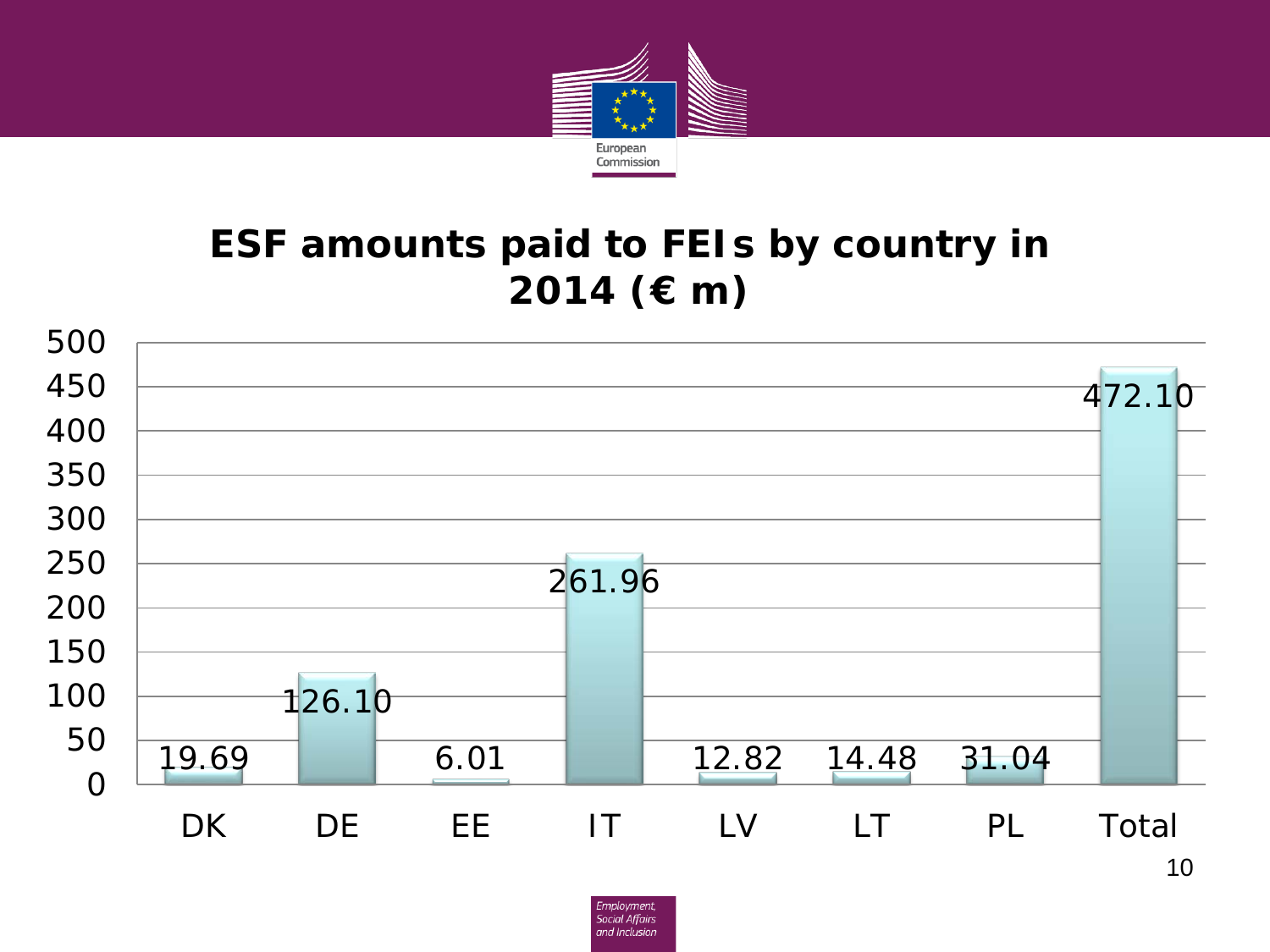

### **2014-20 Planned ESF OPs allocations to FIs by Member State**



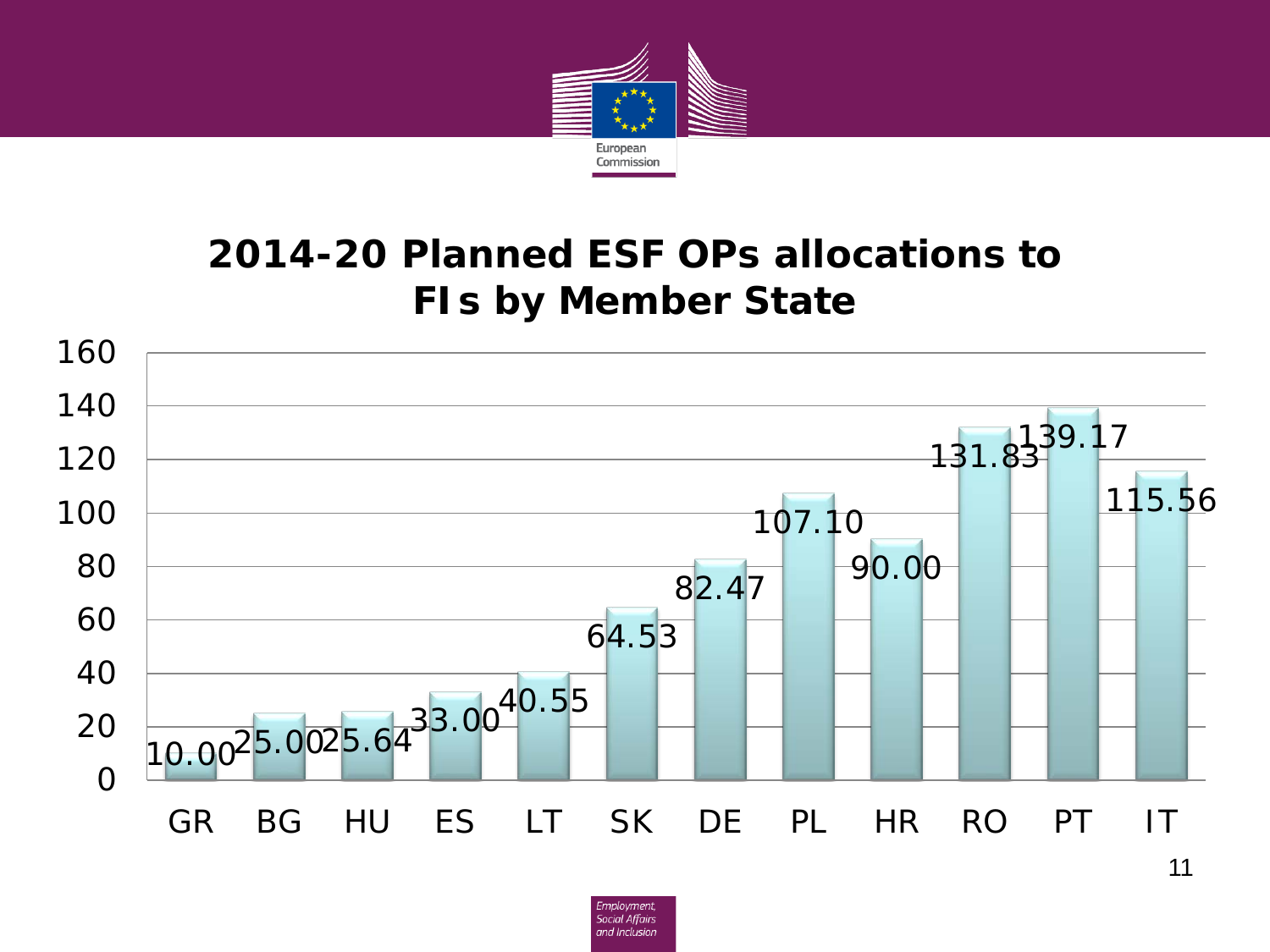

### **2014-2020 Breakdown of planned ESF Ops allocations to FIs by thematic objective**



12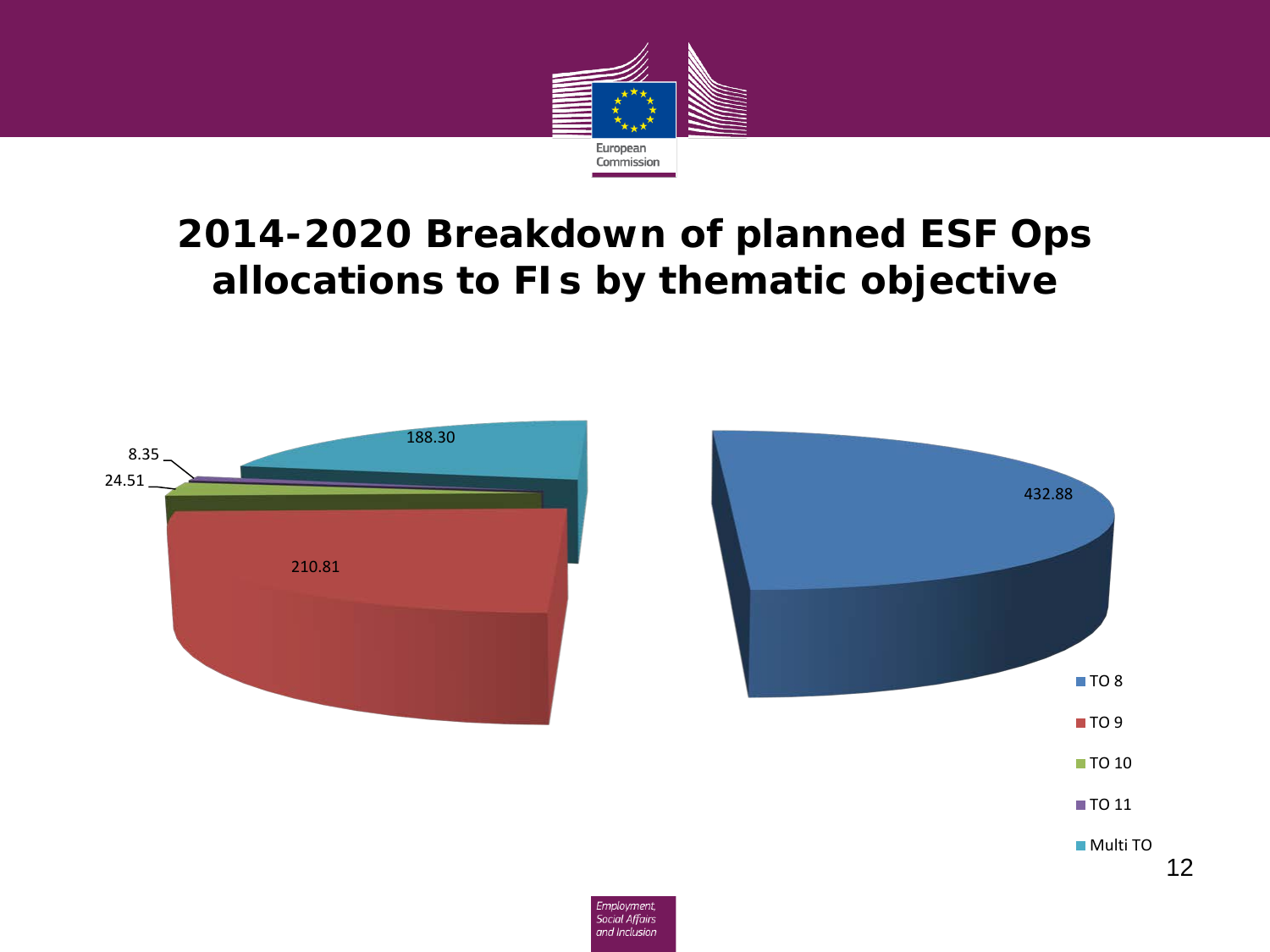

## **Use ESF FEIs 2007-2013**

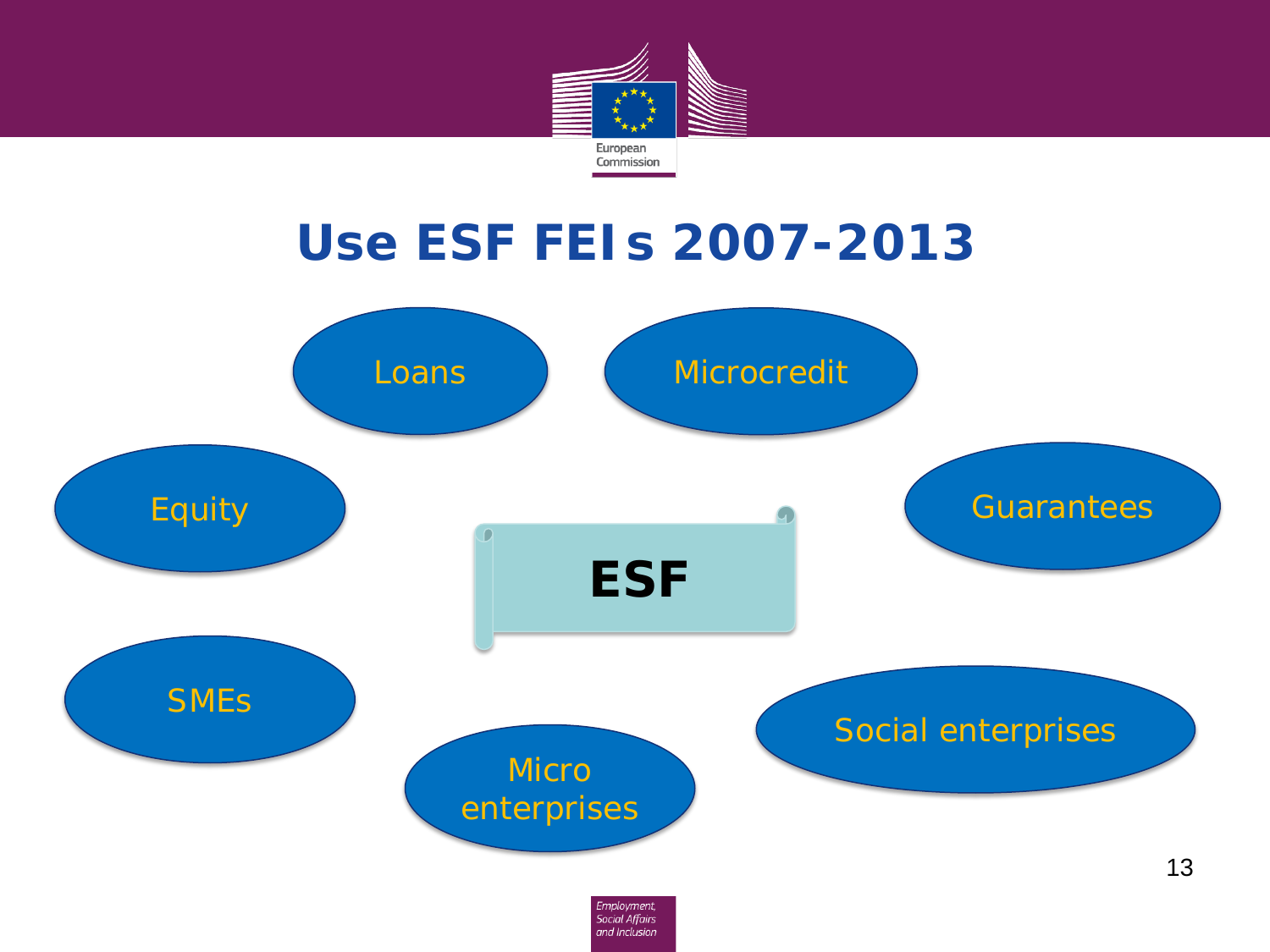

## **Potential use ESF FIs 2014-2020**